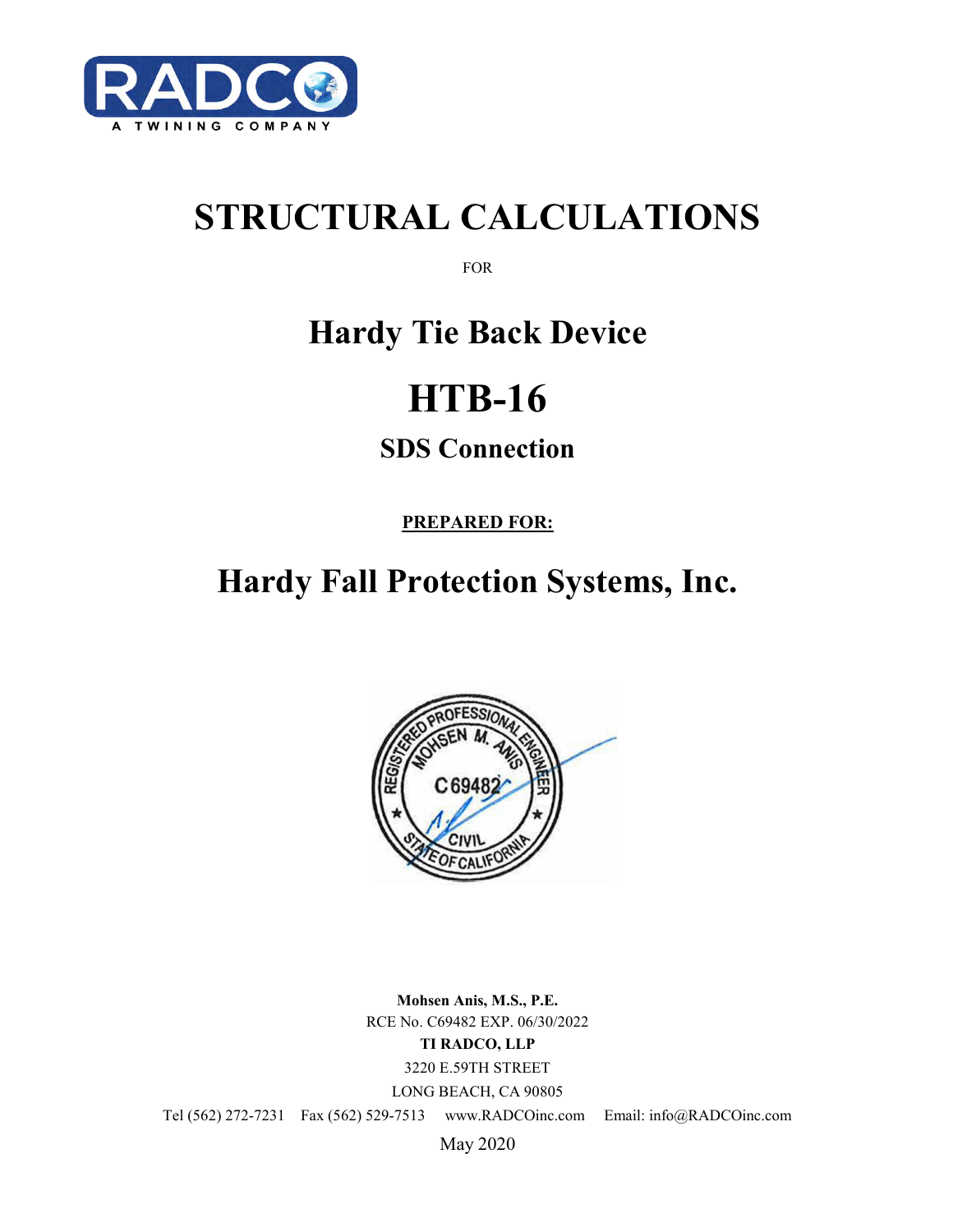### **STRUCTURAL CALCULATIONS INDEX**

#### **ITEM No. DESCRIPTION PAGE No.**

|                | <b>COVER SHEET</b>                      |    |
|----------------|-----------------------------------------|----|
|                | <b>INDEX</b>                            |    |
|                | CODES AND MATERIAL SPECIFICATIONS       |    |
| $\overline{4}$ | <b>HTB LOADING</b>                      |    |
|                | CHECK OF EYELET PLATE AS TENSION MEMBER |    |
| 6              | CHECK OF HTB STEEL POST STRENGTH        |    |
|                | CHECK OF FILLET WELD AT POST BASE       |    |
| 8              | <b>HTB ATTACHMENT</b>                   | 10 |
|                | <b>CHECK OF FASTENERS FOR UPLIFT</b>    |    |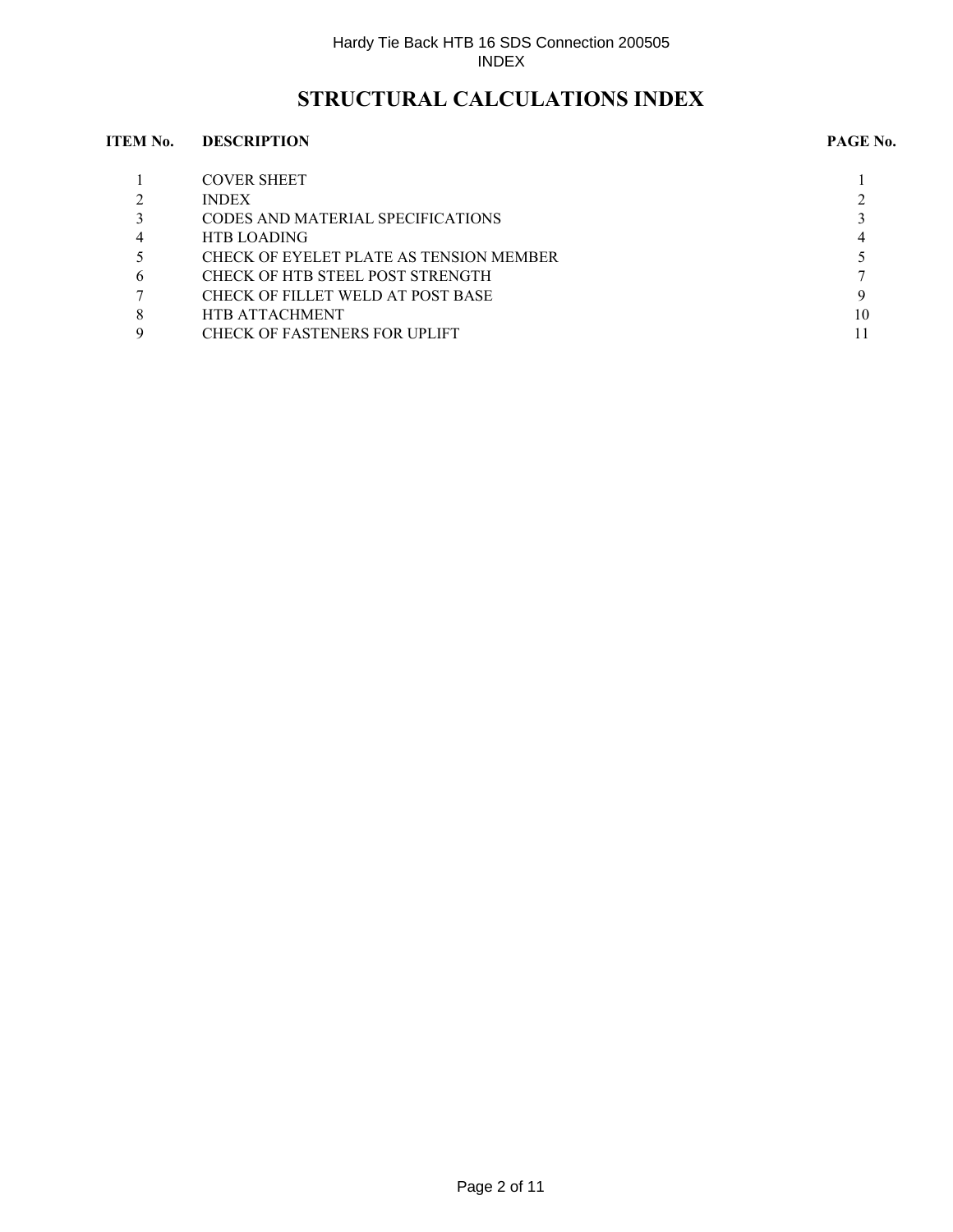#### **BUILDING CODES AND MATERIAL STANDARDS**

STRUCTURAL DESIGN MEETS OR EXCEEDS PROVISIONS OF THE FOLLOWING BUILDING CODES AND MATERIAL STANDARDS

| 2018 IBC    | CALIFORNIA BUILDING CODE                                  |
|-------------|-----------------------------------------------------------|
| 2019 IRC    | CALIFORNIA RESIDENTIAL CODE                               |
| ASCE 7-16   | MINIMUM DESIGN LOADS FOR BUILDINGS AND OTHER STRUCTURES   |
| AISC 360-16 | STEEL CONSTRUCTION MANUAL, FOURTEENTH EDITION             |
| AISC 341-16 | SEISMIC PROVISIONS FOR STRUCTURAL STEEL BUILDINGS         |
| ACI 318-14  | <b>BUILDING CODE REOUIREMENTS FOR STRUCTURAL CONCRETE</b> |
|             | AWS D1.1 / D1.1M 2015 STRUCTURAL WELDING CODE             |

#### **MATERIAL SPECIFICATIONS**

UNLESS OTHERWISE NOTED ON THE DRAWINGS, MATERIALS SHALL CONFORM TO THE FOLLOWING SPECIFICATIONS

#### 1) **STRUCTURAL STEEL:**

STRUCTURAL STEEL SHALL CONFORM TO THE ASTM DESIGNATION AS FOLLOWS:

| <b>W SHAPE</b>                        | ASTM A992                                                                    | $F_v =$ | 50 ksi |  |
|---------------------------------------|------------------------------------------------------------------------------|---------|--------|--|
| <b>PIPE</b>                           | $ASTM A53 - Gr. B$                                                           | $F_v =$ | 35 ksi |  |
| <b>RECTANGULAR HSS</b>                | $ASTM A500 - Gr. B$                                                          | $F_v =$ | 46 ksi |  |
| <b>CIRCULAR HSS</b>                   | $ASTM A500 - Gr. B$                                                          | $F_v =$ | 42 ksi |  |
| <b>ANGLES</b>                         | ASTM A36                                                                     | $F_v =$ | 36 ksi |  |
| <b>CHANNELS</b>                       | ASTM A36                                                                     | $F_v =$ | 36 ksi |  |
| <b>STEEL PLATES</b>                   | ASTM A572 GRADE 50                                                           | $F_v =$ | 50 ksi |  |
| 2) CONNECTIONS:                       |                                                                              |         |        |  |
| <b>BOLTS</b>                          | $ASTM A325 - N$                                                              |         |        |  |
| <b>WELDS</b>                          | E70XX                                                                        |         |        |  |
| 3) CONCRETE:                          |                                                                              |         |        |  |
|                                       | CONCRETE USED FOR FOUNDATION SHALL DEVELOP A MINIMUM COMPRESSIVE STRENGTH OF |         |        |  |
| $2500 \text{ ns}$ M $29 \text{ N}$ VC |                                                                              |         |        |  |

#### 4) **REINFORCING STEEL:** REINFORCING STEEL SHALL CONFORM TO ASTM A615  $F_v = 60$  ksi 5) **ANCHORS:** ANCHOR RODS ASTM F1554 Gr. 36  $F_v = 36$  ksi 2500 psi IN 28 DAYS"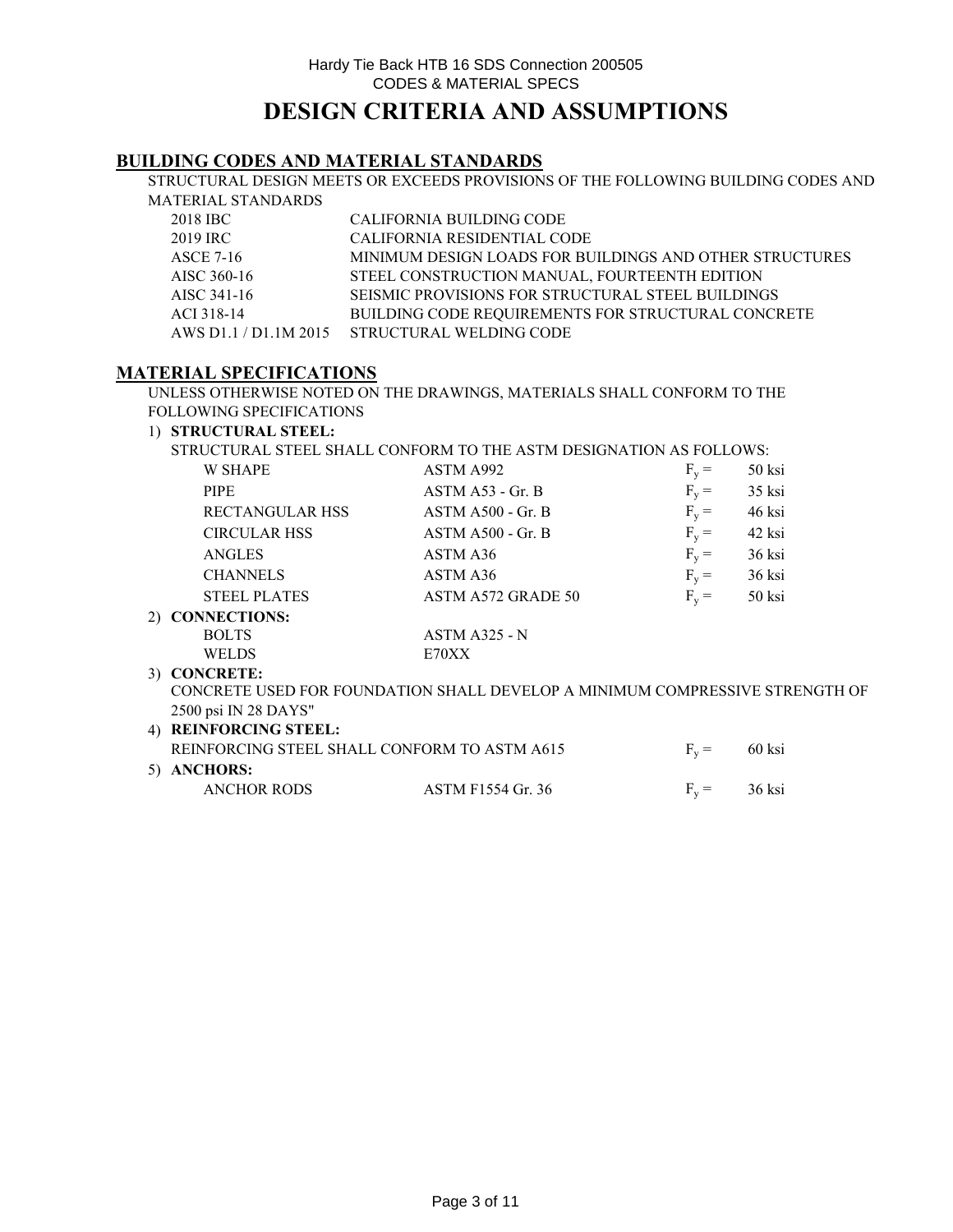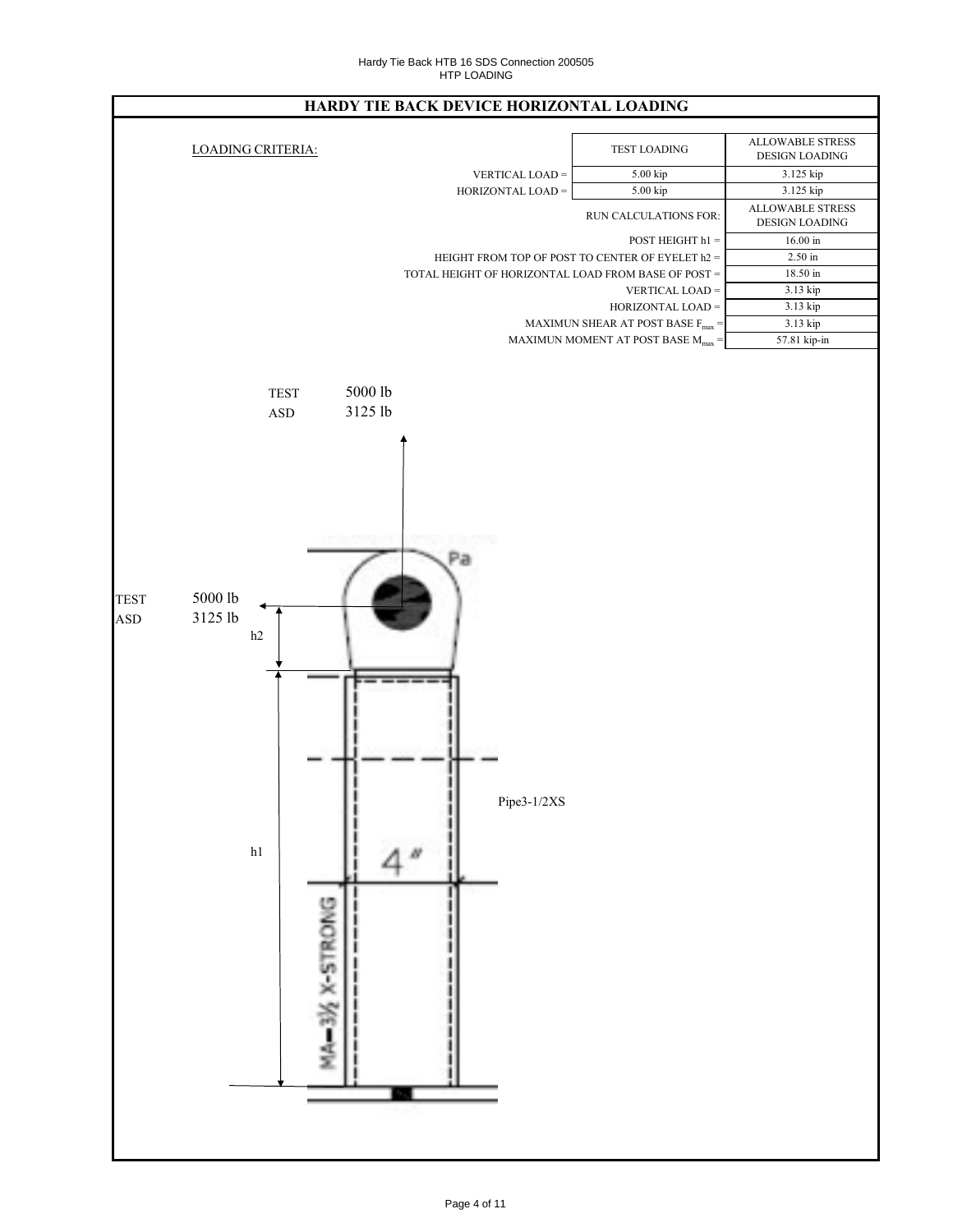### **CHECK OF EYELET PLATE AS TENSION MEMBER**

BY PROVISIONS OF ANSI/AISC 360-16 (STEEL CONSTRUCTION MANUAL- FIFTEENTH EDITION) 3125 lb **SECTION** Pa□ Pb.  $7<sup>1/4</sup>$  $\overline{A}$  $7<sup>1</sup>$ 以し Pc  $P<sub>0</sub>$ SKIRT SKIRT П 4B=  $\bullet$ **INPUT GENERAL:** MEMBER ID EYELET PLATE 1 in PLATE WIDTH: 3.50 in **STRAP INPUT:** PLATE THICKNESS ASTM SPECIFICATION ASTM A36 SHEAR LAG FACTOR U = 1.00 2 in NUMBER OF HOLES IN STRAP PLATE HOLE DIAMETER = SIRAP PLATE  $\text{SECTION } n =$  1 NEGLECTED WIDTH DUE TO HOLE ADDED WIDTH FOR HOLES =  $0$  in PUNCHING  $=$  1/16 in **CALCULATIONS EYELET PLATE STRENGTH IN TENSION GROSS, NET AND EFFECTIVE AREA:** PLATE THICKNESS t = 1.000 in 3.500 sq.in GROSS AREA OF MEMBER  $A_g =$ 2 1/16 in HOLE DIAMETER = 1.438 sq.in NET AREA OF MEMBER  $A_n =$ 1.438 sq.in EFFECTIVE NET AREA  $A_e = A_n U =$ 36 ksi **MATERIAL PROPERTIES:** TENSION MEMBER YIELD STRESS F<sub>y</sub> 58 ksi TENSION MEMBER ULTIMATE TENSILE STRESS  $\mathrm{F}_\mathrm{u} =$ **TENSILE YIELDING IN THE GROSS SECTION** 126.000 kip AISC 360-16 EQUATION D2-1  $=$  F<sub>y</sub> A<sub>g</sub> $=$  AISC 360-16 EQUATION D2-1  $\Omega = 1.67$ 75.449 kip DESIGN TENSILE STRENGTH  $\Phi P_n$  OR ALLOWABLE TENSILE STRENGTH  $P_n/\Omega$  = **TENSILE RUPTURE IN THE NET SECTION** AISC 360-16 EQUATION D2-2 83.375 kip  $=$  F<sub>u</sub> A<sub>e</sub> $=$  AISC 360-16 EQUATION D2-2  $\Omega = 2.00$ 41.688 kip DESIGN TENSILE STRENGTH  $\Phi P_n$  OR ALLOWABLE TENSILE STRENGTH  $P_n/\Omega$  = **TENSILE RUPTURE IN THE NET SECTION GOVERNS, 41.688 kip DESIGN TENSILE STRENGTH Φ P<sup>n</sup> OR ALLOWABLE TENSILE STRENGTH P<sup>n</sup> /Ω = CHECK EYELET PLATE STRENGTH IN TENSION: 41.688 kip AVAILABLE TENSILE STRENGTH P<sup>n</sup> /Ω = REQUIRED TENSILE STRENGTH = 3.125 kip RATIO OF REQUIRED STRENGTH/ AVAILABLE STRENGTH = 0.075 OK**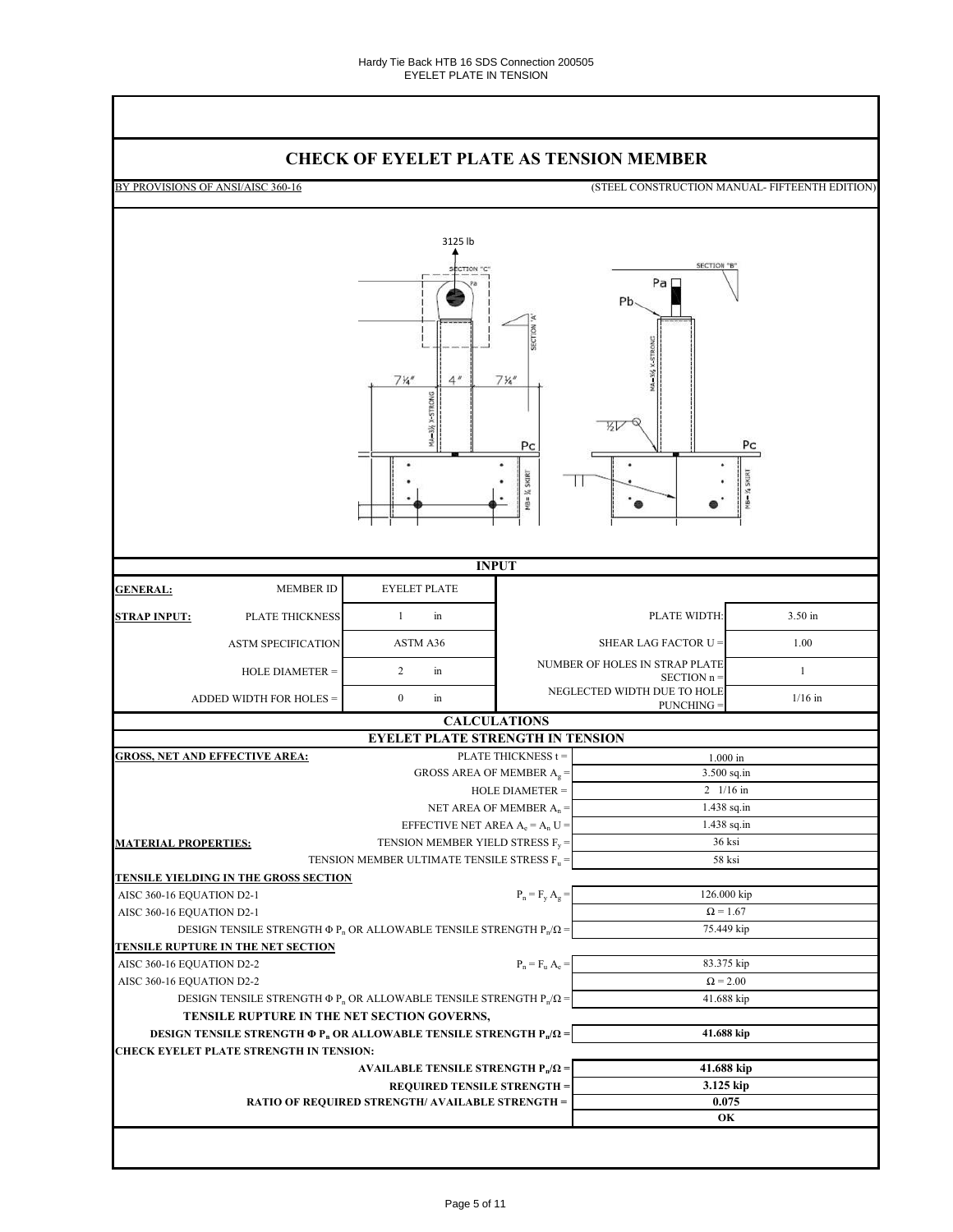| <b>CHECK OF HTB STEEL POST STRENGTH</b>                                          |               |                                           |                                                                      |                 |                                                 |                                                                               |  |  |
|----------------------------------------------------------------------------------|---------------|-------------------------------------------|----------------------------------------------------------------------|-----------------|-------------------------------------------------|-------------------------------------------------------------------------------|--|--|
|                                                                                  |               |                                           |                                                                      |                 |                                                 |                                                                               |  |  |
| BY PROVISIONS OF AISC 360-16                                                     |               |                                           |                                                                      |                 |                                                 |                                                                               |  |  |
|                                                                                  |               | <b>MEMBER INPUT</b>                       |                                                                      |                 |                                                 |                                                                               |  |  |
| <b>MEMBER ID</b><br><b>SECTION INPUT:</b>                                        | $HTB-16$      |                                           |                                                                      |                 | SHAPE:                                          | PIPE                                                                          |  |  |
| <b>SECTION:</b>                                                                  | $Pipe3-1/2XS$ |                                           | <b>ASTM SPEC.</b>                                                    |                 | <b>SELECT PREFERRED</b><br><b>SPECIFICATION</b> | ASTM A53 Grade B                                                              |  |  |
| <b>EFFECTIVE LENGTH FOR DESIGN FOR COMPRESSION:</b> AISC 360-16 SECTION E2       |               |                                           |                                                                      |                 | <b>FOR X AXIS</b>                               | <b>FOR Y AXIS</b>                                                             |  |  |
|                                                                                  |               | LATERALLY UNBRACED LENGTH L               |                                                                      |                 | $1.54$ ft                                       | $1.54$ ft                                                                     |  |  |
|                                                                                  |               |                                           | K                                                                    |                 | 2.00                                            | 2.00                                                                          |  |  |
| AISC 360-16 SECTION (B4-2)                                                       |               |                                           | USE DESIGN WALL THICKNESS = 0.93 NOMINAL WALL THICKNESS?             |                 |                                                 | <b>YES</b>                                                                    |  |  |
| <b>DISTANCE FROM MAXIMUM TO ZERO SHEAR FORCE:</b>                                |               |                                           |                                                                      |                 | $L_v =$                                         | $1.54$ ft                                                                     |  |  |
|                                                                                  |               |                                           | <b>SUMMARY OF RESULTS</b>                                            |                 |                                                 |                                                                               |  |  |
| <u>AVAILABLE STRENGTH OF SECTION:</u>                                            |               |                                           | <b>LRFD</b>                                                          |                 |                                                 | <b>ASD</b>                                                                    |  |  |
| <b>AVAILABLE COMPRESSIVE STRENGTH:</b>                                           |               | $\Phi_{\rm c} P_{\rm n} =$                | 104.098 kips                                                         |                 | $\mathbf{P}_{n} / \mathbf{\Omega}_{c} =$        | 69.260 kips                                                                   |  |  |
| <b>AVAILABLE TENSILE STRENGTH:</b>                                               |               | $\Phi_{\rm t} P_{\rm n}$ =                | 108.411 kips                                                         |                 | $\mathbf{P}_{n} / \mathbf{\Omega}_{t} =$        | 72.130 kips                                                                   |  |  |
| <b>AVAILABLE FLEXURAL STRENGTH:</b>                                              |               | $\Phi_{\rm b}$ M <sub>n</sub> =           |                                                                      | $10.675$ kip-ft | $M_n / \Omega_b =$                              | 7.102 kip-ft                                                                  |  |  |
| <b>AVAILABLE SHEAR STRENGTH:</b>                                                 |               | $\Phi_{\rm v}$ V <sub>n</sub> =           | 32.523 kips                                                          |                 | $V_n / \Omega_v$                                | 21.639 kips                                                                   |  |  |
|                                                                                  |               | <b>CALCULATIONS</b>                       | <b>MATERIAL PROPERTIES</b>                                           |                 |                                                 |                                                                               |  |  |
|                                                                                  |               |                                           | YOUNG'S MODULUS $E_s =$                                              |                 | 29000 ksi                                       |                                                                               |  |  |
|                                                                                  |               |                                           | $F_v =$                                                              |                 | 35 ksi                                          |                                                                               |  |  |
|                                                                                  |               |                                           | $F_n =$                                                              |                 | 60 ksi                                          |                                                                               |  |  |
|                                                                                  |               | <b>SECTION PROPERTIES</b>                 | <b>OUTSIDE DIAMETER D =</b>                                          |                 | $4 \text{ in}$                                  |                                                                               |  |  |
|                                                                                  |               | NOMINAL WALL THICKNESS $t_{\text{nom}}$ = |                                                                      |                 | 0.318 in                                        |                                                                               |  |  |
| AISC 360-16 SECTION (B4-2)                                                       |               | DESIGN WALL THICKNESS t <sub>des</sub>    |                                                                      |                 | $0.296$ in                                      |                                                                               |  |  |
|                                                                                  |               |                                           | CROSS SECTION AREA $A =$<br>$D/t =$                                  |                 | $3.442$ sq.in<br>13.53                          |                                                                               |  |  |
|                                                                                  |               | MOMENT OF INERTIA $I(in^4) =$             |                                                                      |                 | 5.94                                            |                                                                               |  |  |
|                                                                                  |               |                                           | SECTION MODULUS S=                                                   |                 | 2.97                                            |                                                                               |  |  |
|                                                                                  |               | PLASTIC SECTION MODULUS Z=                | RADIUS OF GYRATION r =                                               |                 | 1.314 cu.in<br>4.067 in                         |                                                                               |  |  |
|                                                                                  |               |                                           | <b>AVAILABLE COMPRESSIVE STRENGTH</b>                                |                 |                                                 |                                                                               |  |  |
| 1- CLASSIFICATION OF SECTION FOR UNIFORM COMPRESSION: (AISC 360-16 TABLE B.4.1a) |               |                                           |                                                                      |                 |                                                 |                                                                               |  |  |
|                                                                                  |               |                                           | $D/t =$<br>$\lambda_{\rm p} =$                                       |                 | 13.53<br>N/A                                    |                                                                               |  |  |
|                                                                                  |               |                                           | $\lambda_r = 0.11 \text{ E/F}_y =$                                   |                 | 91.143                                          |                                                                               |  |  |
|                                                                                  |               | CLASSIFICATION FOR UNIFORM COMPRESSION:   |                                                                      |                 | NONCOMPACT                                      |                                                                               |  |  |
| AISC 360-16 SECTION E2<br><b>2- SLENDERNESS RATIO:</b>                           |               |                                           | $(L_c/r)_x = (KL/r)_x =$<br>$(L_c/r)_v = (KL/r)_v =$                 |                 |                                                 | 28.16<br>28.16                                                                |  |  |
|                                                                                  |               |                                           | $(L_c/r)_{max} = (KL/r)_{max} =$                                     | 28.16           |                                                 |                                                                               |  |  |
| <b>ELASTIC CRITICAL BUCKLING STRESS F.</b>                                       |               |                                           | $\leq 200$                                                           |                 | OK                                              |                                                                               |  |  |
| AISC 360-16 EQUATION (E3-4)                                                      |               |                                           | $F_e = \pi^2 E / (L_c / r)^2$                                        |                 | 360.883 ksi                                     |                                                                               |  |  |
| <b>MEMBERS WITHOUT SLENDER ELEMENTS</b>                                          |               |                                           | BY PROVISIONS OF AISC 360-16 SECTION E3 (ASD)                        |                 |                                                 |                                                                               |  |  |
| LIMIT STATE OF FLEXURE BUCKLING                                                  |               |                                           | 4.71 $\sqrt{(E/F_v)}$ =                                              |                 | 135.58                                          |                                                                               |  |  |
| AISC 360-16 EQUATION (E3-2)<br>AISC 360-16 EQUATION (E3-3)                       |               |                                           | $F_{cr}$ = [0.658 <sup>Fy/Fe</sup> ] $F_{v}$<br>$F_{cr} = 0.877 F_e$ |                 | 33.608 ksi<br>N/A                               |                                                                               |  |  |
|                                                                                  |               |                                           | $F_{cr} =$                                                           |                 | 33.608 ksi                                      |                                                                               |  |  |
| <b>AVAILABLE COMPRESSIVE STRENGTH</b>                                            |               |                                           |                                                                      |                 |                                                 | PROVISIONS OF AISC 360-16 SECTION E3, "MEMBERS WITHOUT SLENDER ELEMENTS"APPLY |  |  |
|                                                                                  |               |                                           | $F_{cr} =$                                                           |                 | 33.608 ksi<br>115.66 kips                       |                                                                               |  |  |
| AISC 360-16 EQUATION (E3-1)                                                      |               |                                           | $P_n = F_{cr} A_g =$<br><b>LRFD</b>                                  |                 |                                                 | <b>ASD</b>                                                                    |  |  |
|                                                                                  |               | $\Phi_{\rm c}$ =                          | 0.9                                                                  |                 | $\Omega_{\rm c} =$                              | 1.67                                                                          |  |  |
| AISC 360-16 SECTION E1<br><b>AVAILABLE COMPRESSIVE STRENGTH:</b>                 |               | $\Phi_{\rm c} P_{\rm n} =$                |                                                                      | 104.098 kips    | $\mathbf{P}_n / \mathbf{\Omega}_c =$            | 69.26 kips                                                                    |  |  |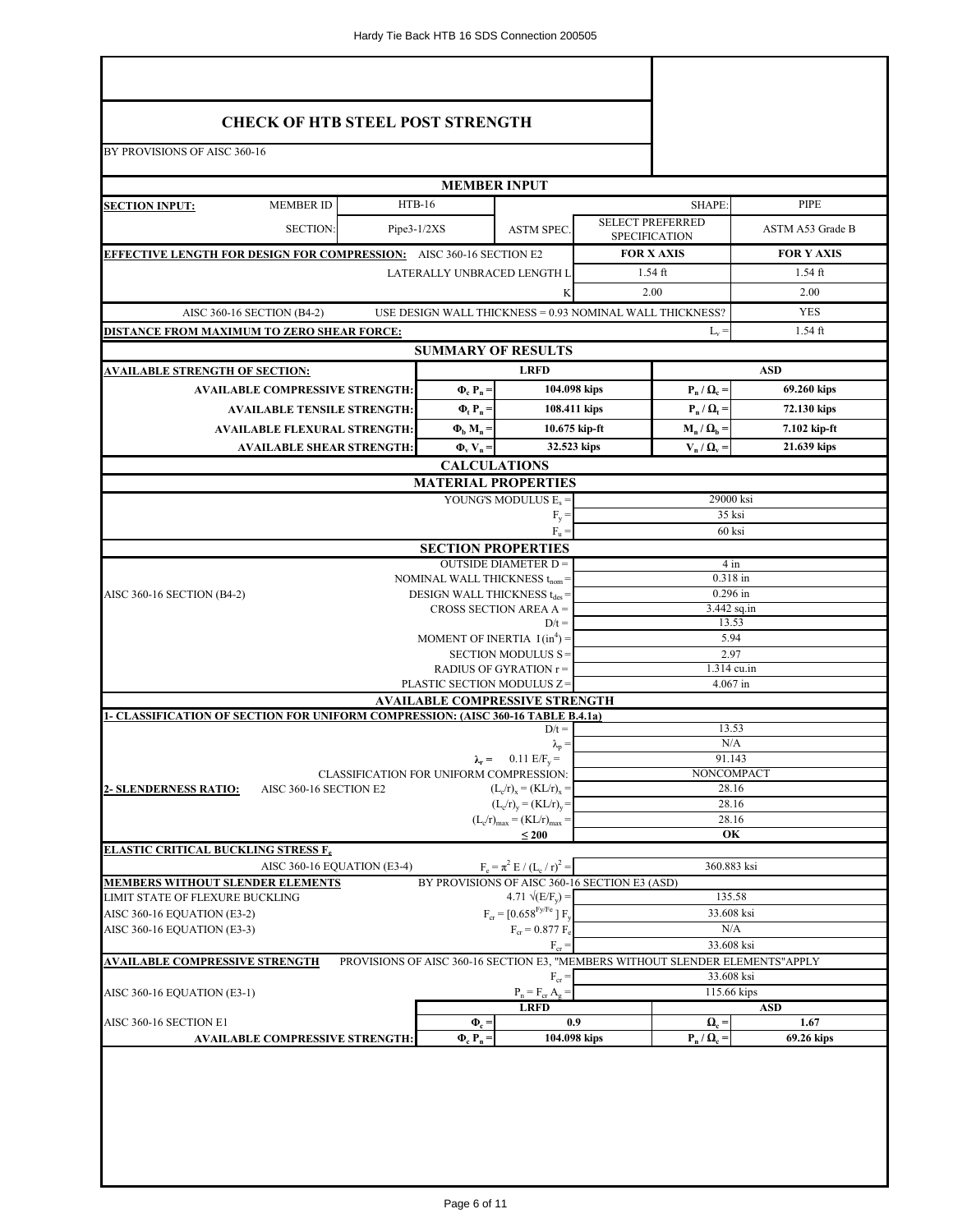| TENSILE YIELDING IN THE GROSS SECTION: AISC 360-16 EQUATION (D2-1) | $A_{\sigma} = A_{n} = A_{e} =$                                                                                                                                           | 3.442 sq.in                                                                                                                                                                                                                                                                                                                                                                                                                                                                                                                                                                                                                                                                                                                                                                                                               |                                                                                                                                                                                                                                                                            |  |
|--------------------------------------------------------------------|--------------------------------------------------------------------------------------------------------------------------------------------------------------------------|---------------------------------------------------------------------------------------------------------------------------------------------------------------------------------------------------------------------------------------------------------------------------------------------------------------------------------------------------------------------------------------------------------------------------------------------------------------------------------------------------------------------------------------------------------------------------------------------------------------------------------------------------------------------------------------------------------------------------------------------------------------------------------------------------------------------------|----------------------------------------------------------------------------------------------------------------------------------------------------------------------------------------------------------------------------------------------------------------------------|--|
|                                                                    |                                                                                                                                                                          |                                                                                                                                                                                                                                                                                                                                                                                                                                                                                                                                                                                                                                                                                                                                                                                                                           |                                                                                                                                                                                                                                                                            |  |
|                                                                    | $P_n = F_y A_g =$                                                                                                                                                        | 120.46 kips                                                                                                                                                                                                                                                                                                                                                                                                                                                                                                                                                                                                                                                                                                                                                                                                               |                                                                                                                                                                                                                                                                            |  |
|                                                                    | <b>LRFD</b>                                                                                                                                                              | <b>ASD</b>                                                                                                                                                                                                                                                                                                                                                                                                                                                                                                                                                                                                                                                                                                                                                                                                                |                                                                                                                                                                                                                                                                            |  |
| $\Phi$ <sub>+</sub>                                                | 0.9                                                                                                                                                                      | $\Omega_t =$                                                                                                                                                                                                                                                                                                                                                                                                                                                                                                                                                                                                                                                                                                                                                                                                              | 1.67                                                                                                                                                                                                                                                                       |  |
| $\Phi$ <sub>t</sub> $P_n =$                                        | 108.411 kips                                                                                                                                                             | $P_n / \Omega_t =$                                                                                                                                                                                                                                                                                                                                                                                                                                                                                                                                                                                                                                                                                                                                                                                                        | 72.13 kips                                                                                                                                                                                                                                                                 |  |
| TENSILE RUPTURE IN THE NET SECTION: AISC 360-16 EQUATION (D2-2)    | $P_n = F_n A_e =$                                                                                                                                                        | 206.50 kips                                                                                                                                                                                                                                                                                                                                                                                                                                                                                                                                                                                                                                                                                                                                                                                                               |                                                                                                                                                                                                                                                                            |  |
|                                                                    | <b>LRFD</b>                                                                                                                                                              |                                                                                                                                                                                                                                                                                                                                                                                                                                                                                                                                                                                                                                                                                                                                                                                                                           | <b>ASD</b>                                                                                                                                                                                                                                                                 |  |
| $\Phi_t =$                                                         | 0.75                                                                                                                                                                     | $\Omega_{\rm t} =$                                                                                                                                                                                                                                                                                                                                                                                                                                                                                                                                                                                                                                                                                                                                                                                                        | 2.00                                                                                                                                                                                                                                                                       |  |
| $\Phi$ <sub>t</sub> $P_n =$                                        |                                                                                                                                                                          | $P_n / Q_t =$                                                                                                                                                                                                                                                                                                                                                                                                                                                                                                                                                                                                                                                                                                                                                                                                             | 103.25 kips                                                                                                                                                                                                                                                                |  |
|                                                                    | <b>LRFD</b>                                                                                                                                                              |                                                                                                                                                                                                                                                                                                                                                                                                                                                                                                                                                                                                                                                                                                                                                                                                                           | <b>ASD</b>                                                                                                                                                                                                                                                                 |  |
| $\Phi$ <sub>t</sub> $P_n =$                                        |                                                                                                                                                                          | $P_n / Q_t =$                                                                                                                                                                                                                                                                                                                                                                                                                                                                                                                                                                                                                                                                                                                                                                                                             | 72.13 kips                                                                                                                                                                                                                                                                 |  |
|                                                                    |                                                                                                                                                                          |                                                                                                                                                                                                                                                                                                                                                                                                                                                                                                                                                                                                                                                                                                                                                                                                                           |                                                                                                                                                                                                                                                                            |  |
|                                                                    |                                                                                                                                                                          |                                                                                                                                                                                                                                                                                                                                                                                                                                                                                                                                                                                                                                                                                                                                                                                                                           |                                                                                                                                                                                                                                                                            |  |
|                                                                    | $\lambda = D/t =$                                                                                                                                                        | 13.53                                                                                                                                                                                                                                                                                                                                                                                                                                                                                                                                                                                                                                                                                                                                                                                                                     |                                                                                                                                                                                                                                                                            |  |
|                                                                    |                                                                                                                                                                          |                                                                                                                                                                                                                                                                                                                                                                                                                                                                                                                                                                                                                                                                                                                                                                                                                           |                                                                                                                                                                                                                                                                            |  |
|                                                                    |                                                                                                                                                                          | 256.857 in                                                                                                                                                                                                                                                                                                                                                                                                                                                                                                                                                                                                                                                                                                                                                                                                                |                                                                                                                                                                                                                                                                            |  |
|                                                                    |                                                                                                                                                                          |                                                                                                                                                                                                                                                                                                                                                                                                                                                                                                                                                                                                                                                                                                                                                                                                                           |                                                                                                                                                                                                                                                                            |  |
|                                                                    |                                                                                                                                                                          |                                                                                                                                                                                                                                                                                                                                                                                                                                                                                                                                                                                                                                                                                                                                                                                                                           |                                                                                                                                                                                                                                                                            |  |
|                                                                    |                                                                                                                                                                          |                                                                                                                                                                                                                                                                                                                                                                                                                                                                                                                                                                                                                                                                                                                                                                                                                           |                                                                                                                                                                                                                                                                            |  |
|                                                                    |                                                                                                                                                                          |                                                                                                                                                                                                                                                                                                                                                                                                                                                                                                                                                                                                                                                                                                                                                                                                                           |                                                                                                                                                                                                                                                                            |  |
|                                                                    |                                                                                                                                                                          |                                                                                                                                                                                                                                                                                                                                                                                                                                                                                                                                                                                                                                                                                                                                                                                                                           |                                                                                                                                                                                                                                                                            |  |
|                                                                    |                                                                                                                                                                          |                                                                                                                                                                                                                                                                                                                                                                                                                                                                                                                                                                                                                                                                                                                                                                                                                           |                                                                                                                                                                                                                                                                            |  |
|                                                                    |                                                                                                                                                                          |                                                                                                                                                                                                                                                                                                                                                                                                                                                                                                                                                                                                                                                                                                                                                                                                                           |                                                                                                                                                                                                                                                                            |  |
|                                                                    |                                                                                                                                                                          |                                                                                                                                                                                                                                                                                                                                                                                                                                                                                                                                                                                                                                                                                                                                                                                                                           |                                                                                                                                                                                                                                                                            |  |
|                                                                    |                                                                                                                                                                          |                                                                                                                                                                                                                                                                                                                                                                                                                                                                                                                                                                                                                                                                                                                                                                                                                           |                                                                                                                                                                                                                                                                            |  |
|                                                                    |                                                                                                                                                                          |                                                                                                                                                                                                                                                                                                                                                                                                                                                                                                                                                                                                                                                                                                                                                                                                                           |                                                                                                                                                                                                                                                                            |  |
|                                                                    |                                                                                                                                                                          |                                                                                                                                                                                                                                                                                                                                                                                                                                                                                                                                                                                                                                                                                                                                                                                                                           |                                                                                                                                                                                                                                                                            |  |
|                                                                    |                                                                                                                                                                          |                                                                                                                                                                                                                                                                                                                                                                                                                                                                                                                                                                                                                                                                                                                                                                                                                           | <b>ASD</b>                                                                                                                                                                                                                                                                 |  |
|                                                                    |                                                                                                                                                                          |                                                                                                                                                                                                                                                                                                                                                                                                                                                                                                                                                                                                                                                                                                                                                                                                                           | 1.67                                                                                                                                                                                                                                                                       |  |
|                                                                    |                                                                                                                                                                          |                                                                                                                                                                                                                                                                                                                                                                                                                                                                                                                                                                                                                                                                                                                                                                                                                           | 85.229 kip-in                                                                                                                                                                                                                                                              |  |
|                                                                    |                                                                                                                                                                          |                                                                                                                                                                                                                                                                                                                                                                                                                                                                                                                                                                                                                                                                                                                                                                                                                           |                                                                                                                                                                                                                                                                            |  |
|                                                                    |                                                                                                                                                                          |                                                                                                                                                                                                                                                                                                                                                                                                                                                                                                                                                                                                                                                                                                                                                                                                                           |                                                                                                                                                                                                                                                                            |  |
|                                                                    |                                                                                                                                                                          |                                                                                                                                                                                                                                                                                                                                                                                                                                                                                                                                                                                                                                                                                                                                                                                                                           |                                                                                                                                                                                                                                                                            |  |
|                                                                    |                                                                                                                                                                          |                                                                                                                                                                                                                                                                                                                                                                                                                                                                                                                                                                                                                                                                                                                                                                                                                           |                                                                                                                                                                                                                                                                            |  |
|                                                                    |                                                                                                                                                                          |                                                                                                                                                                                                                                                                                                                                                                                                                                                                                                                                                                                                                                                                                                                                                                                                                           |                                                                                                                                                                                                                                                                            |  |
|                                                                    |                                                                                                                                                                          |                                                                                                                                                                                                                                                                                                                                                                                                                                                                                                                                                                                                                                                                                                                                                                                                                           |                                                                                                                                                                                                                                                                            |  |
|                                                                    |                                                                                                                                                                          |                                                                                                                                                                                                                                                                                                                                                                                                                                                                                                                                                                                                                                                                                                                                                                                                                           |                                                                                                                                                                                                                                                                            |  |
|                                                                    | $F_{cr} =$                                                                                                                                                               |                                                                                                                                                                                                                                                                                                                                                                                                                                                                                                                                                                                                                                                                                                                                                                                                                           |                                                                                                                                                                                                                                                                            |  |
|                                                                    |                                                                                                                                                                          |                                                                                                                                                                                                                                                                                                                                                                                                                                                                                                                                                                                                                                                                                                                                                                                                                           |                                                                                                                                                                                                                                                                            |  |
|                                                                    |                                                                                                                                                                          |                                                                                                                                                                                                                                                                                                                                                                                                                                                                                                                                                                                                                                                                                                                                                                                                                           | <b>ASD</b>                                                                                                                                                                                                                                                                 |  |
|                                                                    |                                                                                                                                                                          |                                                                                                                                                                                                                                                                                                                                                                                                                                                                                                                                                                                                                                                                                                                                                                                                                           | 1.67                                                                                                                                                                                                                                                                       |  |
|                                                                    |                                                                                                                                                                          |                                                                                                                                                                                                                                                                                                                                                                                                                                                                                                                                                                                                                                                                                                                                                                                                                           | 21.64 kips                                                                                                                                                                                                                                                                 |  |
|                                                                    | 372.86<br>DESIGN FLEXURE STRENGT THE LIMIT STATE OF YIELDING GOVERNS,<br>$\Phi_{\rm b} =$<br>$\Phi_{\rm h} M_{\rm n} =$<br>$\Phi_{\rm v}$ =<br>$\Phi_v$ V <sub>n</sub> = | 154.872 kips<br>108.411 kips<br><b>AVAILABLE FLEXURE STRENGTH</b><br><b>CLASSIFICATION OF SECTION FOR LOCAL BUCKLING IN FLEXURE: (AISC 360-16 TABLE B.4.1b)</b><br>$\lambda_p = 0.07$ E/F <sub>v</sub> =<br>$\lambda_r = 0.31$ E/F <sub>v</sub> =<br>SECTION CLASSIFICATION FOR LOCAL BUCKLING IN FLEXURE:<br>OK<br>$M_n = M_p = F_v Z =$<br>$M_n = (0.021E / (D/t) + F_v) S$<br>$F_{cr} = 0.33E / (D/t)$<br>$M_n = F_{cr} S =$<br>NOMINAL FLEXURAL STRENGTH OF THE SECTION $M_n =$<br><b>LRFD</b><br>0.9<br>128.099 kip-in<br><b>AVAILABLE SHEAR STRENGTH</b><br>$L_v =$<br>$F_{cr} = 1.60 \text{ E} / \sqrt{(L_v / \text{D}) (D/t)^{5/4}} =$<br>$F_{cr} = 0.78 \text{ E} / (D/t)^{3/2}$ =<br>$F_{cr}$ UPPER LIMIT = 0.6 $F_v$ =<br>NOMINAL SHEAR STRENGTH $V_n = F_{cr} A_g / 2 =$<br><b>LRFD</b><br>0.9<br>32.523 kips | 58.000 cu.in<br><b>COMPACT</b><br>142 kip-in<br>N/A<br>N/A<br>N/A<br>142 kip-in<br>$\Omega_{\rm b} =$<br>$M_n / \Omega_b =$<br>$1.54$ ft<br>831.811 ksi<br>454.745 ksi<br>21.000 ksi<br>21.000 ksi<br>36.14 kips<br>$\mathbf{\Omega}_{\mathbf{v}} =$<br>$V_n / \Omega_v =$ |  |

#### **CHECK POST STRENGTH**

| <b>CHECK POST STRENGTH FOR ALLOWABLE STRESS DESIGN LOADING</b> |                 |                  |                                       |              |
|----------------------------------------------------------------|-----------------|------------------|---------------------------------------|--------------|
|                                                                | <b>REQUIRED</b> | <b>AVAILABLE</b> | <b>REQUIRED</b> /<br><b>AVAILABLE</b> | <b>CHECK</b> |
| <b>TENSILE STRENGTH:</b>                                       | $3.13$ kip      | 72.13 kip        | 0.043324848                           | OK           |
| <b>SHEAR STRENGTH:</b>                                         | 3.13 kip        | $21.64$ kip      | 0.144416159                           | OK           |
| <b>FLEXURAL STRENGTH:</b>                                      | 57.81 kip-in    | $85.23$ kip-in   | 0.678321248                           | OK           |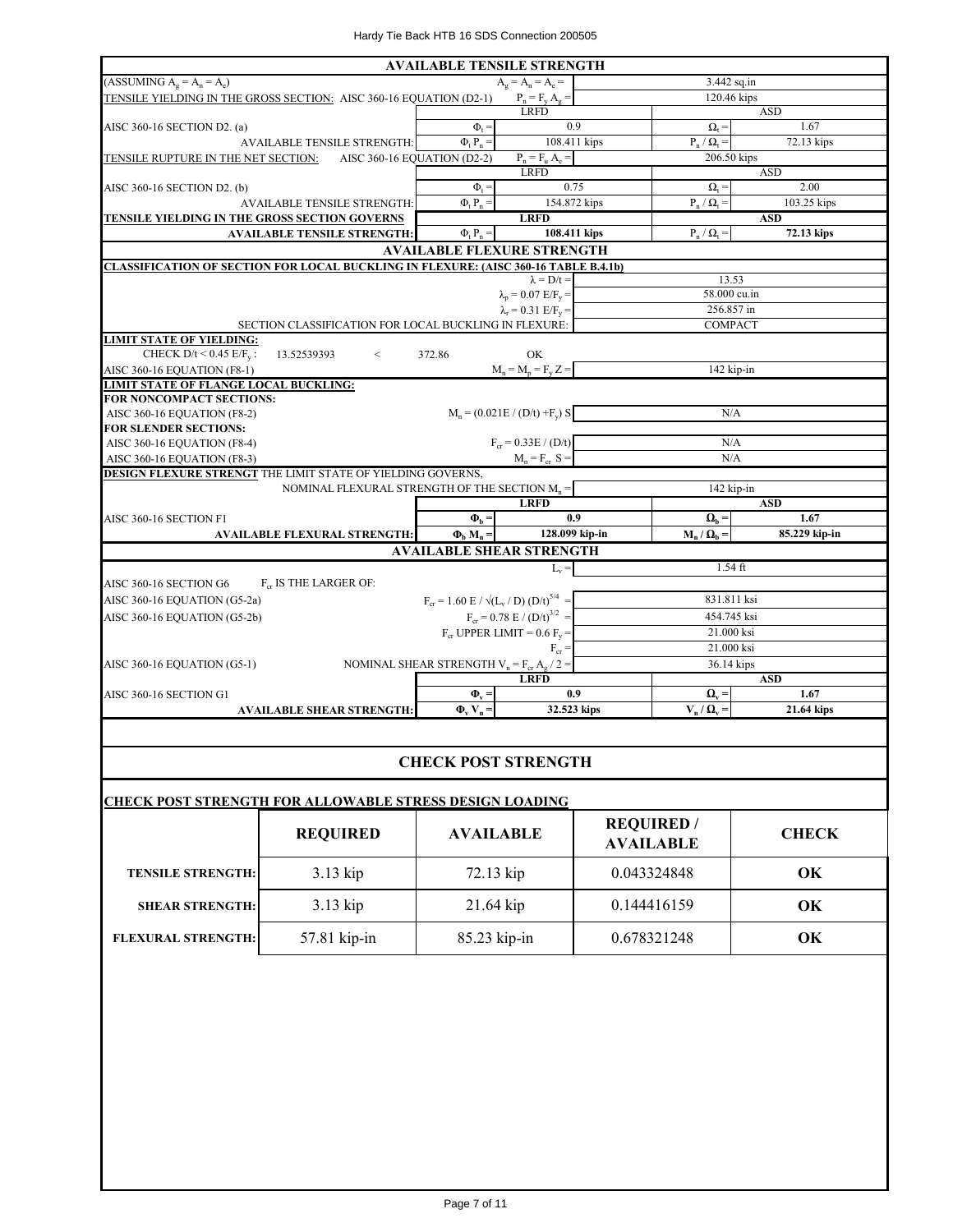| <b>CHECK OF FILLET WELD AT POST BASE (ASD)</b> |                 |                                                 |                         |  |
|------------------------------------------------|-----------------|-------------------------------------------------|-------------------------|--|
| BY PROVISIONS OF ANSI/AISC 360-16              |                 |                                                 |                         |  |
|                                                |                 |                                                 |                         |  |
|                                                |                 | <b>INPUT</b>                                    |                         |  |
|                                                |                 | Υ<br>$\pmb{\mathsf{X}}$                         |                         |  |
| POST:                                          |                 |                                                 | SECTION:<br>Pipe3-1/2XS |  |
|                                                |                 | ASTM SPECIFICATION                              | ASTM A53 Grade B        |  |
| <b>BASE PLATE:</b><br>THICKNESS $t =$          | $0.500$ in $\,$ | ASTM SPECIFICATION                              | ASTM A36                |  |
| <b>FILLET WELD PROPERTIES:</b>                 |                 | ELECTRODE CLASSIFICATION                        | $\rm E70XX$             |  |
|                                                |                 | FILLET WELD LEG SIZE AT FLANGE =                | $1/2$ in                |  |
| <b>APPLIED LOADS</b>                           |                 | APPLIED AXIAL FORCE $F_Z =$                     | 3.125 kip               |  |
|                                                |                 | APPLIED SHEAR FORCE $\mathrm{F}_{\mathrm{x}} =$ | 3.125 kip               |  |
|                                                |                 | APPLIED SHEAR FORCE $F_y =$                     | $0.000\ \mathrm{kip}$   |  |
|                                                |                 | APPLIED BENDING MOMENT $\text{M}_\text{x}$ =    | $0.000$ kip-in $\,$     |  |
|                                                |                 | APPLIED BENDING MOMENT $M_y =$                  | 57.813 kip-in           |  |
|                                                |                 | APPLIED BENDING MOMENT $\rm M_{z}$ =            | $0.000$ kip-in $\,$     |  |
|                                                |                 |                                                 |                         |  |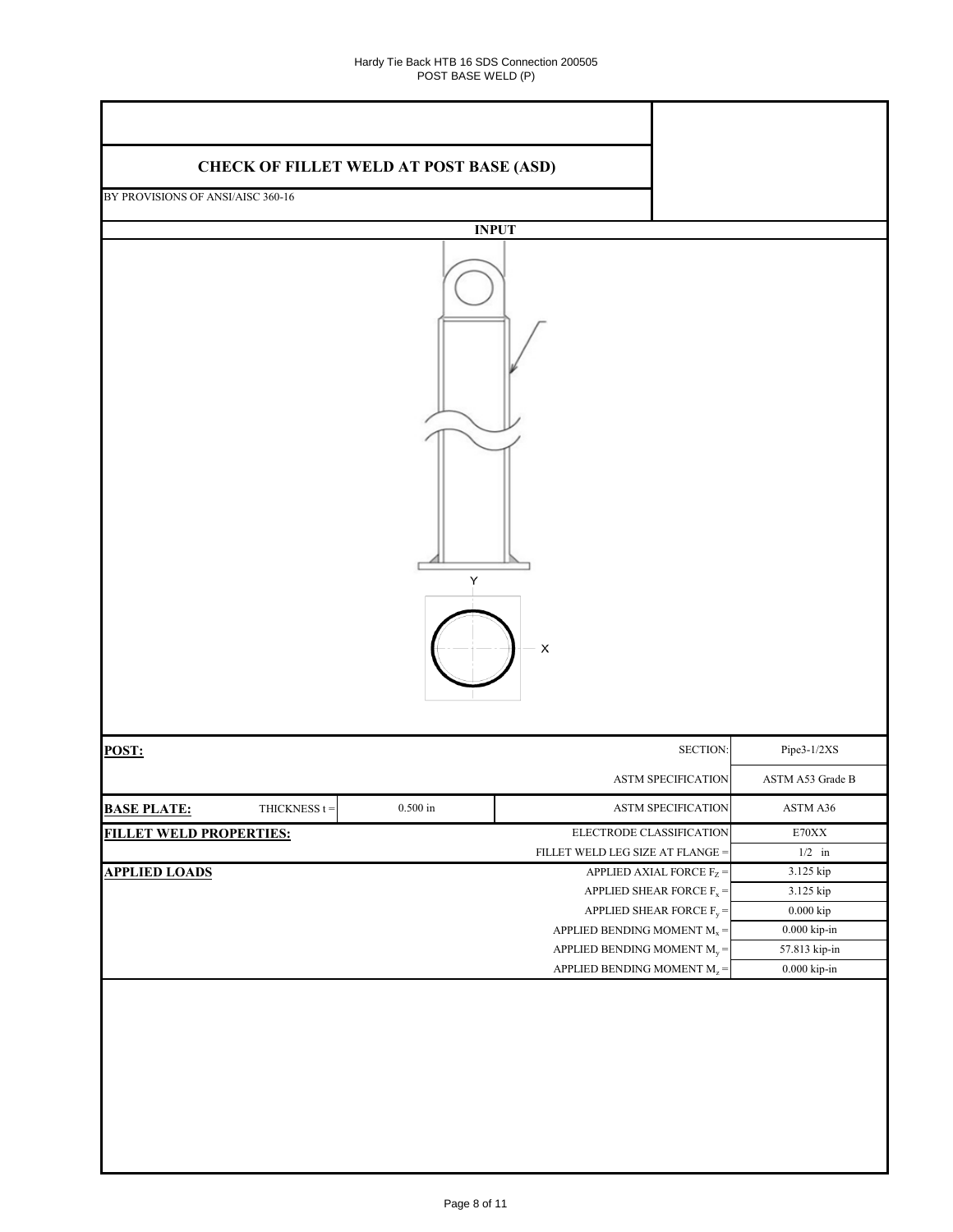#### Hardy Tie Back HTB 16 SDS Connection 200505 POST BASE WELD (P)

| <b>CALCULATIONS</b>                                                               |                                                                                                                                                                                                                                                                                                                                                                                                                                                                                                                                                                                                                                                                                                                                                                                                                                                                                                                                                                                                                                                                                                                                                                                                                                                                                                       |
|-----------------------------------------------------------------------------------|-------------------------------------------------------------------------------------------------------------------------------------------------------------------------------------------------------------------------------------------------------------------------------------------------------------------------------------------------------------------------------------------------------------------------------------------------------------------------------------------------------------------------------------------------------------------------------------------------------------------------------------------------------------------------------------------------------------------------------------------------------------------------------------------------------------------------------------------------------------------------------------------------------------------------------------------------------------------------------------------------------------------------------------------------------------------------------------------------------------------------------------------------------------------------------------------------------------------------------------------------------------------------------------------------------|
| <b>OUTSIDE DIAMETER D =</b><br><b>POST PROPERTIES:</b>                            | $4.000$ in                                                                                                                                                                                                                                                                                                                                                                                                                                                                                                                                                                                                                                                                                                                                                                                                                                                                                                                                                                                                                                                                                                                                                                                                                                                                                            |
|                                                                                   | $0.296$ in<br>$t_{des} =$                                                                                                                                                                                                                                                                                                                                                                                                                                                                                                                                                                                                                                                                                                                                                                                                                                                                                                                                                                                                                                                                                                                                                                                                                                                                             |
|                                                                                   | 35 ksi<br>$F_y =$<br>60 ksi                                                                                                                                                                                                                                                                                                                                                                                                                                                                                                                                                                                                                                                                                                                                                                                                                                                                                                                                                                                                                                                                                                                                                                                                                                                                           |
|                                                                                   | $F_u =$<br>$F_y =$<br>36 ksi                                                                                                                                                                                                                                                                                                                                                                                                                                                                                                                                                                                                                                                                                                                                                                                                                                                                                                                                                                                                                                                                                                                                                                                                                                                                          |
| <b>BASE PLATE PROPERTIES:</b>                                                     | $F_n =$<br>58 ksi                                                                                                                                                                                                                                                                                                                                                                                                                                                                                                                                                                                                                                                                                                                                                                                                                                                                                                                                                                                                                                                                                                                                                                                                                                                                                     |
| $F_y = 0.6 F_{EXX} =$<br>AISC 360-16 TABLE J2.5<br><b>FILLET WELD PROPERTIES:</b> | 42.0 ksi                                                                                                                                                                                                                                                                                                                                                                                                                                                                                                                                                                                                                                                                                                                                                                                                                                                                                                                                                                                                                                                                                                                                                                                                                                                                                              |
| TOTAL LENGTH OF WELD L =                                                          | 13.68 in                                                                                                                                                                                                                                                                                                                                                                                                                                                                                                                                                                                                                                                                                                                                                                                                                                                                                                                                                                                                                                                                                                                                                                                                                                                                                              |
| $I_x = I_y = \pi d_1^4 / 64 - \pi d_2^4 / 64 =$                                   | 11.53 in^4                                                                                                                                                                                                                                                                                                                                                                                                                                                                                                                                                                                                                                                                                                                                                                                                                                                                                                                                                                                                                                                                                                                                                                                                                                                                                            |
|                                                                                   | 2.35 in<br>$C_x = C_y =$                                                                                                                                                                                                                                                                                                                                                                                                                                                                                                                                                                                                                                                                                                                                                                                                                                                                                                                                                                                                                                                                                                                                                                                                                                                                              |
|                                                                                   | 4.90 cu.in<br>$S_x = S_y =$                                                                                                                                                                                                                                                                                                                                                                                                                                                                                                                                                                                                                                                                                                                                                                                                                                                                                                                                                                                                                                                                                                                                                                                                                                                                           |
| MINIMUM WELD SIZE =<br>AISC 360-16 TABLE J2.4                                     | $3/16$ in                                                                                                                                                                                                                                                                                                                                                                                                                                                                                                                                                                                                                                                                                                                                                                                                                                                                                                                                                                                                                                                                                                                                                                                                                                                                                             |
| CHECK PROVIDED WELD SIZE $\geq$ MINIMUM ALLOWABLE<br><b>EFFECTIVE LENGTH</b>      | OK<br>13.68 in                                                                                                                                                                                                                                                                                                                                                                                                                                                                                                                                                                                                                                                                                                                                                                                                                                                                                                                                                                                                                                                                                                                                                                                                                                                                                        |
| EFFECTIVE THROAT                                                                  | $0.35$ in                                                                                                                                                                                                                                                                                                                                                                                                                                                                                                                                                                                                                                                                                                                                                                                                                                                                                                                                                                                                                                                                                                                                                                                                                                                                                             |
|                                                                                   | $4.84$ sq.in                                                                                                                                                                                                                                                                                                                                                                                                                                                                                                                                                                                                                                                                                                                                                                                                                                                                                                                                                                                                                                                                                                                                                                                                                                                                                          |
| WELD REQUIRED STRENGTH                                                            |                                                                                                                                                                                                                                                                                                                                                                                                                                                                                                                                                                                                                                                                                                                                                                                                                                                                                                                                                                                                                                                                                                                                                                                                                                                                                                       |
| 1- SHEAR STRESSES:                                                                |                                                                                                                                                                                                                                                                                                                                                                                                                                                                                                                                                                                                                                                                                                                                                                                                                                                                                                                                                                                                                                                                                                                                                                                                                                                                                                       |
|                                                                                   |                                                                                                                                                                                                                                                                                                                                                                                                                                                                                                                                                                                                                                                                                                                                                                                                                                                                                                                                                                                                                                                                                                                                                                                                                                                                                                       |
|                                                                                   |                                                                                                                                                                                                                                                                                                                                                                                                                                                                                                                                                                                                                                                                                                                                                                                                                                                                                                                                                                                                                                                                                                                                                                                                                                                                                                       |
|                                                                                   |                                                                                                                                                                                                                                                                                                                                                                                                                                                                                                                                                                                                                                                                                                                                                                                                                                                                                                                                                                                                                                                                                                                                                                                                                                                                                                       |
|                                                                                   |                                                                                                                                                                                                                                                                                                                                                                                                                                                                                                                                                                                                                                                                                                                                                                                                                                                                                                                                                                                                                                                                                                                                                                                                                                                                                                       |
| RESULTANT SHEAR STRESS:                                                           | 0.646 ksi                                                                                                                                                                                                                                                                                                                                                                                                                                                                                                                                                                                                                                                                                                                                                                                                                                                                                                                                                                                                                                                                                                                                                                                                                                                                                             |
|                                                                                   |                                                                                                                                                                                                                                                                                                                                                                                                                                                                                                                                                                                                                                                                                                                                                                                                                                                                                                                                                                                                                                                                                                                                                                                                                                                                                                       |
|                                                                                   |                                                                                                                                                                                                                                                                                                                                                                                                                                                                                                                                                                                                                                                                                                                                                                                                                                                                                                                                                                                                                                                                                                                                                                                                                                                                                                       |
|                                                                                   |                                                                                                                                                                                                                                                                                                                                                                                                                                                                                                                                                                                                                                                                                                                                                                                                                                                                                                                                                                                                                                                                                                                                                                                                                                                                                                       |
|                                                                                   |                                                                                                                                                                                                                                                                                                                                                                                                                                                                                                                                                                                                                                                                                                                                                                                                                                                                                                                                                                                                                                                                                                                                                                                                                                                                                                       |
|                                                                                   |                                                                                                                                                                                                                                                                                                                                                                                                                                                                                                                                                                                                                                                                                                                                                                                                                                                                                                                                                                                                                                                                                                                                                                                                                                                                                                       |
|                                                                                   | 12.445 ksi                                                                                                                                                                                                                                                                                                                                                                                                                                                                                                                                                                                                                                                                                                                                                                                                                                                                                                                                                                                                                                                                                                                                                                                                                                                                                            |
|                                                                                   |                                                                                                                                                                                                                                                                                                                                                                                                                                                                                                                                                                                                                                                                                                                                                                                                                                                                                                                                                                                                                                                                                                                                                                                                                                                                                                       |
|                                                                                   | 12.462 ksi                                                                                                                                                                                                                                                                                                                                                                                                                                                                                                                                                                                                                                                                                                                                                                                                                                                                                                                                                                                                                                                                                                                                                                                                                                                                                            |
|                                                                                   |                                                                                                                                                                                                                                                                                                                                                                                                                                                                                                                                                                                                                                                                                                                                                                                                                                                                                                                                                                                                                                                                                                                                                                                                                                                                                                       |
| AISC 360-16 TABLE J2.5                                                            |                                                                                                                                                                                                                                                                                                                                                                                                                                                                                                                                                                                                                                                                                                                                                                                                                                                                                                                                                                                                                                                                                                                                                                                                                                                                                                       |
|                                                                                   | EFFECTIVE AREA $A_w =$<br>0.646 ksi<br>$r_{\text{Fax}} = F_{\text{X}} / A_{\text{e}} =$<br>SHEAR STRESS DUE TO $F_X$<br>SHEAR STRESS DUE TO F <sub>Y</sub><br>$r_{\text{Fay}} = F_Y / A_e =$<br>$0.000$ ksi<br>MOST CRITICAL SHEAR STRESS DUE TO TORSION M <sub>7</sub><br>$r_{\text{Max}} = M_Z C_y / I_P$<br>$0.000$ ksi<br>0.000 ksi<br>$r_a = \sqrt{(r_{Fax} + r_{Max})^2 + (r_{Fay} + r_{May})^2}$<br>2- TENSION STRESSES:<br>0.646 ksi<br>TENSION STRESS DUE TO Fz<br>$r_{\text{Faz}} = F_Z / A_e =$<br>CRITICAL TENSILE STRESS DUE TO M <sub>x</sub><br>$r_{\text{Max}} = M_X C_y / I_x =$<br>$0.000$ ksi<br>11.799 ksi<br>CRITICAL TENSILE STRESS DUE TO M <sub>Y</sub><br>$r_{\text{May}} = M_Y C_x / I_y =$<br>$\mathbf{r}_\mathrm{a} = \mathbf{r}_\mathrm{Faz} + \mathbf{r}_\mathrm{Max} + \mathbf{r}_\mathrm{May} =$<br>3- COMBINING SHEAR AND TENSILE STRESSES INTO RESULTANT SHEAR STRESS:<br>$r_a = \sqrt{r_a s_{HEAR}}^2 + r_{a \, TENSION}^2$<br>WELD NOMINAL STRESS $F_{nw}$ = 0.6 $F_{EXX}$ =<br>42.00 ksi<br>$\overline{2}$<br>AISC 360-16 TABLE J2-5<br>$\Omega =$<br>21.000 ksi<br>WELD AVAILABLE STRESS = $F_{nw}$ / $\Omega$ =<br>WELD AVAILABLE STRESS =<br>0.593<br><b>RATIO OS REQUIRED STRENGTH/ AVAILABLE STRENGTH =</b><br>OK<br>REQUIRED STRENGTH ≤ AVAILABLE STRENGTH |
|                                                                                   |                                                                                                                                                                                                                                                                                                                                                                                                                                                                                                                                                                                                                                                                                                                                                                                                                                                                                                                                                                                                                                                                                                                                                                                                                                                                                                       |
|                                                                                   |                                                                                                                                                                                                                                                                                                                                                                                                                                                                                                                                                                                                                                                                                                                                                                                                                                                                                                                                                                                                                                                                                                                                                                                                                                                                                                       |
|                                                                                   |                                                                                                                                                                                                                                                                                                                                                                                                                                                                                                                                                                                                                                                                                                                                                                                                                                                                                                                                                                                                                                                                                                                                                                                                                                                                                                       |
|                                                                                   |                                                                                                                                                                                                                                                                                                                                                                                                                                                                                                                                                                                                                                                                                                                                                                                                                                                                                                                                                                                                                                                                                                                                                                                                                                                                                                       |
|                                                                                   |                                                                                                                                                                                                                                                                                                                                                                                                                                                                                                                                                                                                                                                                                                                                                                                                                                                                                                                                                                                                                                                                                                                                                                                                                                                                                                       |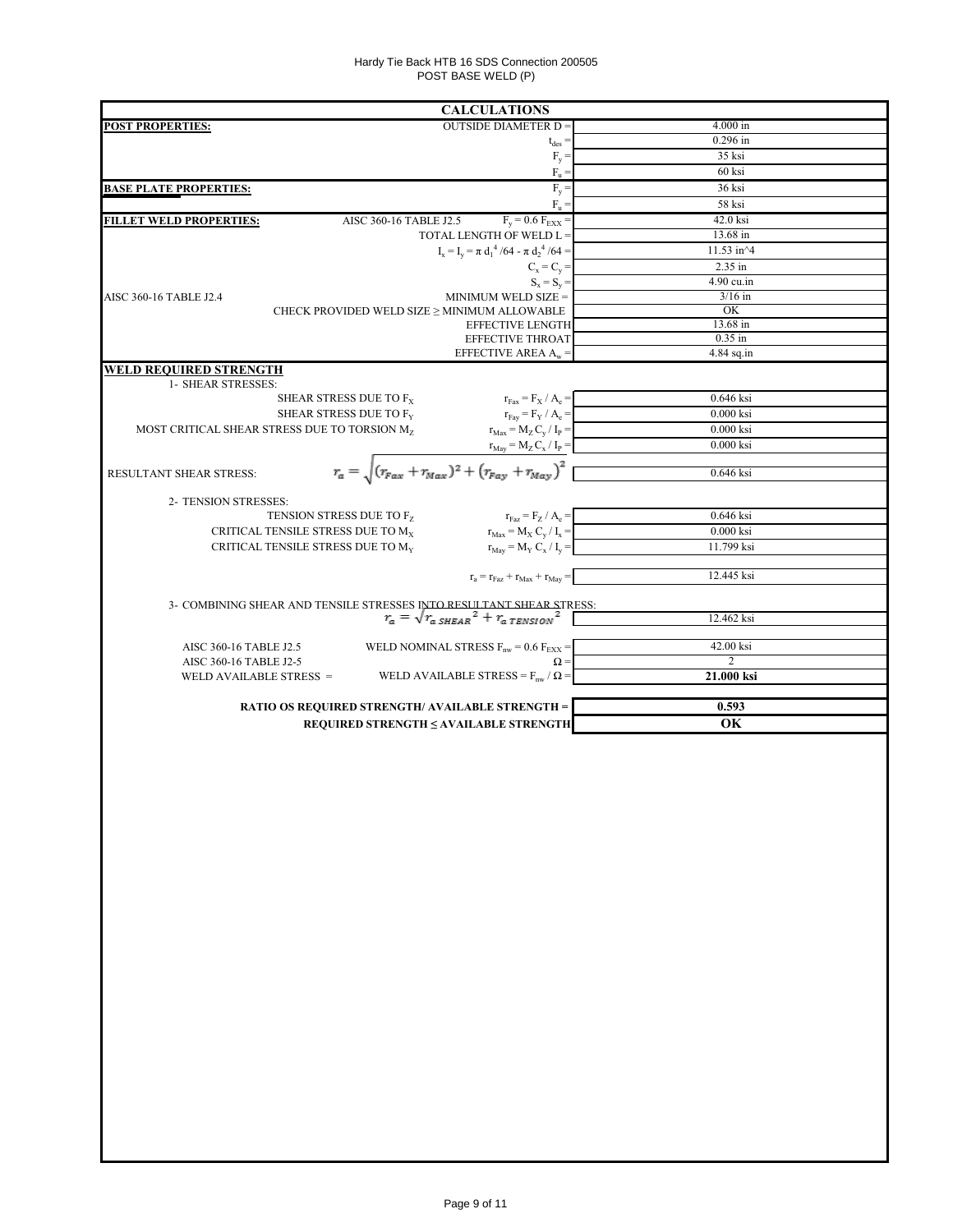